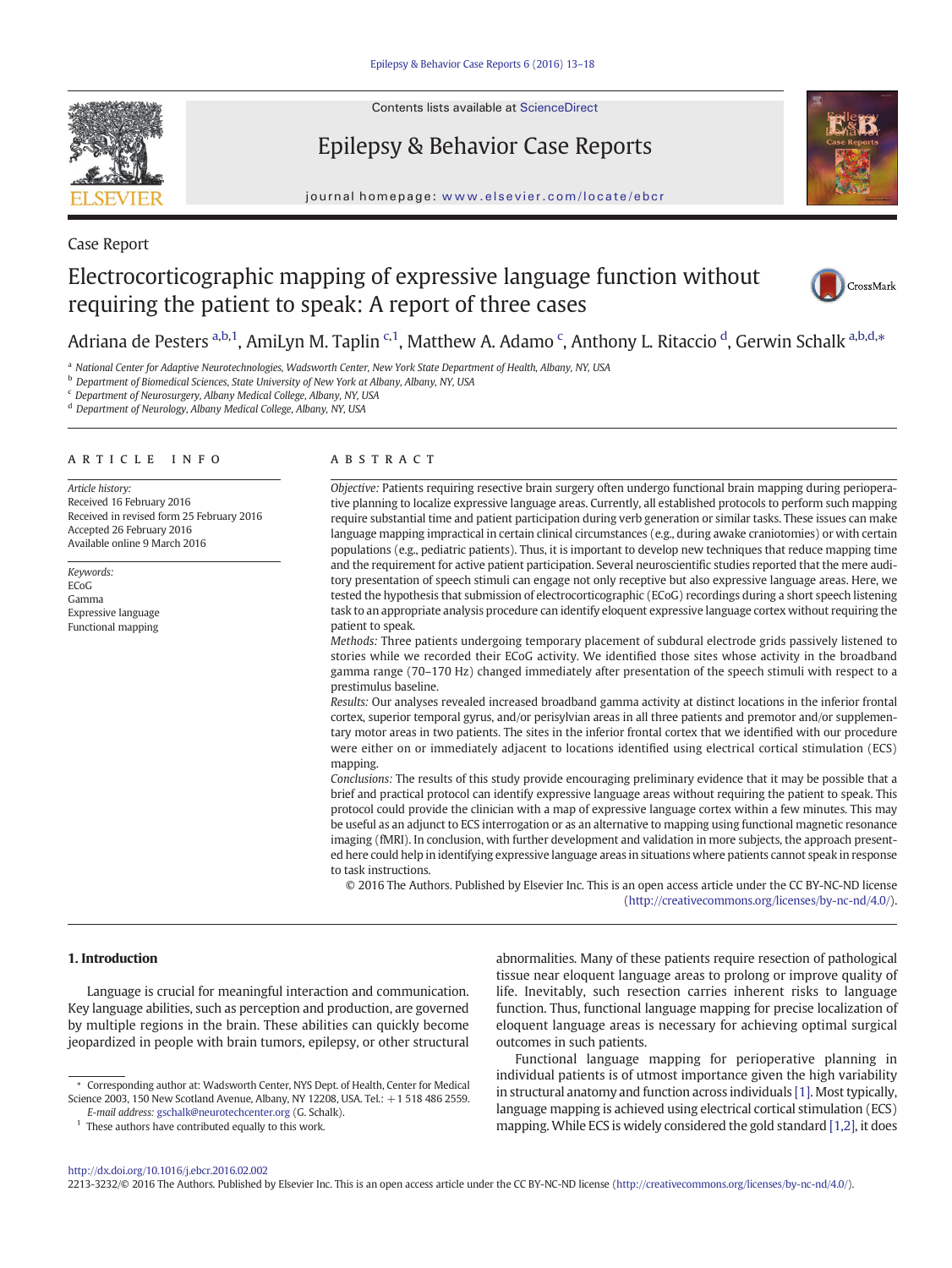have noteworthy limitations. First, a thorough ECS interrogation is very time-consuming. Second, ECS increases the risk of after-discharges or seizures that result from "active" stimulation of the cortex using electrical impulses. Finally, ECS can be difficult to accomplish in the subset of pediatric patients and patients with psychiatric and cognitive comorbidities. These issues have prompted recent and increasingly encouraging investigations suggesting that "passive" methodologies, such as electrocorticography (ECoG) or functional magnetic resonance imaging (fMRI), may prove useful for functional mapping and may have distinct advantages in efficiency, morbidity, or the range of patients that can benefit from it [3–[11\]](#page-4-0).

Unfortunately, traditional mapping of expressive language function with any of these existing techniques carries the additional requirement that patients actually speak, i.e., fully participate in specific tasks such as verb generation, object naming, or counting. This requirement currently precludes the use of these techniques in many patients, such as those with aphasia or cognitive deficits or very young patients.

Together, these limitations and requirements preclude or greatly impede functional mapping of expressive language areas in certain clinical circumstances (such as during awake craniotomies) or with certain populations (such as pediatric patients). Hence, it is desirable to have access to a technique that does not electrically stimulate the brain and that eliminates or reduces the requirement for patient participation. Such a technique may eventually reduce ECS mapping time by guiding the clinician with a preliminary map of eloquent expressive language cortex. This would not only diminish the risks of patient morbidity, discomfort, and iatrogenic seizures but would also increase the number of patients who could be eligible for functional mapping of expressive language areas.

Identification of eloquent expressive language cortex without requiring the patient to speak is supported by several findings. Previous fMRI studies reported activations of the left [\[12,13\]](#page-4-0) and bilateral [14–[17\]](#page-4-0) inferior frontal gyri while subjects listened to speech stimuli but did not perform any overt speaking task. In addition, Suarez et al. demonstrated using fMRI that a passive listening task recruited similar cortical areas as a verb generation task in a cohort of 15 pediatric patients [\[17\].](#page-4-0) However, fMRI is still expensive and requires substantial expertise that is not available in all centers, and its reliability in the context of functional mapping is still uncertain [\[18,19\]](#page-4-0). Thus, to date, fMRI-based mapping has not achieved widespread acceptance.

Electrocorticographic recordings also provide opportunities for functional mapping in the context of mapping of motor [\[2,3,20](#page-4-0)–22] or language [\[3,20\]](#page-4-0) function, in pediatric patients [\[23\],](#page-4-0) and in the operating room [\[3,6\]](#page-4-0). Together, these studies demonstrated that ECoG-based mapping can be achieved in real time (i.e., while signals are being recorded), does not require expertise in signal analysis, and can produce clinically useful results that can readily be compared with ECS results in a few minutes. However, evidence for its utility in identifying expressive language without subject participation was lacking. Indeed, only two previous neuroscientific ECoG studies reported activations in the inferior frontal cortex during a passive listening task [\[24,25\]](#page-4-0), but they did not determine whether these activations could be identified using a common analysis approach, establish the concordance between locations resulting from ECoG- and ECS-based mapping, or discuss the feasibility of such passive mapping ECoG protocol in the context of presurgical or intraoperative mapping. The present report provides initial evidence on this topic from three subjects.

#### 2. Methods

#### 2.1. Patients

Three subjects (A–C) participated in this study. All three subjects were patients at Albany Medical Center (Albany, New York). Subject A was diagnosed with a low-grade glioma in the left frontal lobe after presenting with new-onset seizures. Subjects B and C suffered from intractable epilepsy. All subjects underwent temporary placement of subdural electrode grids to localize seizure foci and eloquent cortex prior to surgical resection. The subjects' clinical profiles are summarized in Table 1. The electrode grids were approved for human use (Ad-Tech Medical Corp., Racine, WI and PMT Corp., Chanhassen, MN) and covered different areas within frontal, temporal, and parietal lobes of the left hemisphere. Most importantly, all three subjects had coverage of frontal lobe language areas, and two of the three (subjects B and C) also had coverage of temporal lobe language areas. Electrodes consisted of platinum–iridium discs (4 mm in diameter, 2.3–3 mm exposed), were embedded in silicone, and were spaced 6–10 mm apart. The total number of implanted electrodes was 61, 98, and 134 in subjects A–C, respectively. Following subdural grid implantation, each subject had postoperative anterior–posterior and lateral radiographs, as well as computer tomography (CT) scans to verify grid location. Preoperative language lateralization (LL) had been assessed previously with fMRI in subject A and with WADA testing [\[26\]](#page-4-0) in subjects B and C. Based on these evaluations, language was lateralized to the left hemisphere in all three subjects. All subjects signed informed consent to participate in the study, which was approved by the Institutional Review Board of Albany Medical College and the Human Research Protections Office of the US Army Medical Research and Materiel Command.

#### 2.2. Data collection

Once subjects recovered postoperatively, we recorded ECoG signals at the bedside using general-purpose BCI2000 software [\[27,28\],](#page-4-0) which controlled eight 16-channel g.USBamp biosignal acquisition devices (g.tec, Graz, Austria). To ensure integrity of clinical data collection, a connector split the electrode cables into two separate sets. One set was connected to the clinical monitoring system, and another set was connected to the g.USBamp acquisition devices. The ECoG signals were amplified, digitized at 1200 Hz, and stored by BCI2000. We used electrode contacts distant from epileptogenic foci and areas of interest for reference and ground.

#### 2.3. Anatomical mapping

We created 3D cortical brain models for each subject by submitting preoperative high-resolution magnetic resonance imaging (MRI) scans to Freesurfer software [\(http://surfer.nmr.mgh.harvard.edu](http://surfer.nmr.mgh.harvard.edu)/). We coregistered MRI scans with postoperative CT images using SPM software (http://www.fi[l.ion.ucl.ac.uk/spm/\)](http://www.fil.ion.ucl.ac.uk/spm/) and identified the stereotactic coordinates of each grid electrode using custom MATLAB scripts (The MathWorks Inc., Natick, MA). Finally, we visualized the cortical surface of each subject and ECoG grid locations using NeuralAct software [\[29\].](#page-4-0)

#### 2.4. Task and stimuli

**Table** 

In our study, we asked the subjects to listen to four short stories narrated by a male voice (stimulus duration: 17.15–35.70 s; interstimulus interval (ISI) of 10 s) which were part of the Boston Aphasia Battery [\[30\]](#page-4-0). The stimuli were digitized at 44.1 kHz in waveform audio file format and binaurally presented to each subject using in-ear monitoring earphones (12 to 23.5 kHz audio bandwidth, 20 dB isolation from

|  |  | $\blacksquare$ $\blacksquare$ $\blacksquare$ $\blacksquare$ $\blacksquare$ $\blacksquare$ $\blacksquare$ $\blacksquare$ $\blacksquare$ $\blacksquare$ $\blacksquare$ $\blacksquare$ $\blacksquare$ $\blacksquare$ $\blacksquare$ $\blacksquare$ $\blacksquare$ $\blacksquare$ $\blacksquare$ $\blacksquare$ $\blacksquare$ $\blacksquare$ $\blacksquare$ $\blacksquare$ $\blacksquare$ $\blacksquare$ $\blacksquare$ $\blacksquare$ $\blacksquare$ $\blacksquare$ $\blacksquare$ $\blacks$ |  |
|--|--|--------------------------------------------------------------------------------------------------------------------------------------------------------------------------------------------------------------------------------------------------------------------------------------------------------------------------------------------------------------------------------------------------------------------------------------------------------------------------------------------|--|

Clinical profiles of the 3 patients. "LL" reflects language lateralization.

|   |        |   |   |   | Subject Age Sex Handedness LL Seizure focus Grid location |               | $#$ of elec. |
|---|--------|---|---|---|-----------------------------------------------------------|---------------|--------------|
| A | 34     | M | R |   | Left frontal                                              | Left frontal  | 61           |
| B | 28     | M | R | L | Left temporal Left frontal                                |               | 52           |
|   |        |   |   |   |                                                           | Left temporal | - 66         |
|   |        |   |   |   |                                                           | Left parietal | - 16         |
|   | $25$ F |   | R |   | Left temporal Left frontal                                |               | -28          |
|   |        |   |   |   |                                                           | Left temporal | 66           |
|   |        |   |   |   |                                                           | Left parietal | 4            |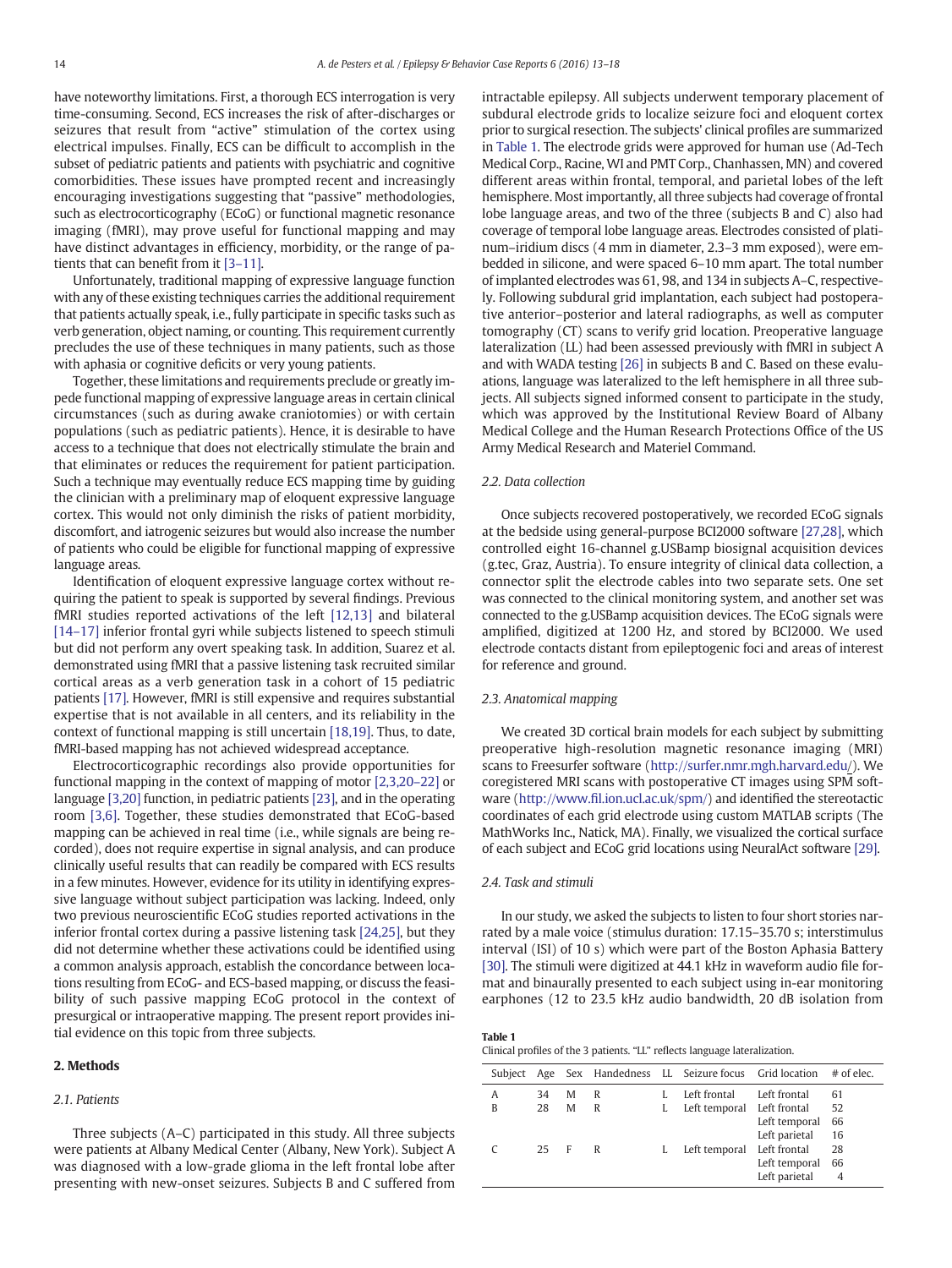environmental noise). The sound volume was adjusted to a comfortable level for each subject. The subjects did not perform any overt task (such as repeating words and generating verbs in response to the words they heard).

#### 2.5. Feature extraction

We identified ECoG activations by detecting task-related changes in the broadband gamma (70–170 Hz) band. Activity in this band has been shown to be related to the average firing rate of neuronal populations directly underneath an electrode [\[31](#page-4-0)–33]. A large number of studies have shown that broadband gamma activity increases reliably in taskrelated cortical areas [\[20,34\],](#page-4-0) including locations traditionally thought to be active during speech perception [\[24,35,36\].](#page-4-0)

To identify those locations that responded to auditory stimulation, we first removed channels that did not contain clear ECoG signals (e.g., ground/reference channels, channels with broken connections, or channels corrupted by environmental artifacts or interictal activity). Of a total of 61, 98, and 134 channels, this left 59, 79, and 132 channels for subjects A–C, respectively, which we submitted to subsequent analyses. In these analyses, we high-pass filtered the signals at 0.1 Hz to remove drifts and re-referenced the signals to a common average reference (CAR) montage. We band-pass filtered the results in the broadband gamma band using a Butterworth filter of order 16. We then obtained the power of these signals by computing the square of the analytical signal of the Hilbert transform, followed by a low-pass filter at 4 Hz and down-sampling to 120 Hz. Finally, we normalized the resulting broadband gamma power estimates by subtracting from them the signal mean calculated from a baseline period  $(-6$  to −0.5 s prior to the onset of the auditory stimulus) and by dividing them by the standard deviation of the signal during the baseline period.

#### 2.6. ECoG-based mapping of expressive language cortex

We determined those locations whose ECoG broadband gamma activity following onset of the auditory stimulus (i.e., the response period) was different from that during the baseline period. Several studies have shown that, in receptive auditory areas, broadband gamma activity reliably tracks the time course of the envelope of the intensity of the auditory stimulus [\[37,38\]](#page-5-0) or speech stimulus [\[39\]](#page-5-0). A few isolated reports documented discrete and brief broadband gamma activations in inferior frontal cortex after the onset of an auditory speech stimulus [\[24,25\]](#page-4-0) that occurred after the activations in receptive auditory areas [\[25\]](#page-4-0). Based on these reports, we defined the response period as 250–750 ms following the onset of the auditory stimulus. Then, for each location, we determined the magnitude of the change in ECoG broadband gamma power that was related to auditory stimulation by calculating the coefficient of determination (Pearson's  $r^2$  value). Finally, we determined the statistical significance of each  $r^2$  value, i.e., the probability that ECoG broadband gamma samples differed in amplitude between the response and baseline periods, using a permutation test. In this test, we cut the ECoG broadband gamma power time courses into blocks of 500 ms (thereby preserving the autocorrelation of the signal), randomly permutated the resulting blocks, and finally calculated the corresponding random  $r^2$  value. We repeated the permutation step 1000 times, thus generating a distribution of 1000 random  $r^2$  values at each location. We considered  $r^2$  values to be significant at the 95th percentile of that distribution ( $p = 0.05$ , Bonferroni-corrected for the total number of electrodes in each subject). The result of this procedure was a set of locations whose ECoG broadband gamma activity was significantly different between the baseline and the response periods and, hence, responded to the speech stimuli. Among the resulting locations, we identified those that were situated within inferior frontal cortex. This included all electrodes whose Talairach [\[40\]](#page-5-0) coordinate was within  $x - 28$  to  $-55$ ,  $y - 8$  to  $+34$ , and z 0 to 28, consistent with previous observations [\[41\]](#page-5-0).

#### 2.7. ECS-based mapping of expressive language cortex

Standard electrocortical stimulation mapping of expressive speech was performed extraoperatively for clinical purposes. The subjects took part in two simple tasks commonly used for this purpose: a picture-naming task, during which subjects were asked to verbally name sequentially presented pictures of simple objects and a verb generation task, during which subjects had to verbally generate verbs associated with simple nouns presented auditorily. Different electrode pairs were stimulated to establish whether a given pair induced a disruption of expressive language function, e.g., speech arrest or hesitation. Stimulation intensity typically started at 2 mA and was increased in incremental steps of 2 mA until the neurologist observed clinical effects or afterdischarges or reached the 10 mA threshold.

#### 3. Results

The main results of our study are presented in [Fig. 1.](#page-3-0) This figure highlights those locations that were identified by our analyses of the ECoG signals corresponding to the presentation of the speech stimuli (filled circles) and locations that produced arrest of expressive language function using ECS mapping (yellow circles).

Locations identified by ECoG mapping included the expected locations (highlighted by gray-filled circles) in superior temporal gyrus and/or perisylvian areas (all subjects) as well as in premotor and/or supplementary motor areas (subjects A and C) [\[38\].](#page-5-0) Consistent with previous observations (see Fig. 8 in [\[38\]](#page-5-0)), our method also identified responsive locations on or close to superior precentral gyrus (Patient C). Most relevant in the context of the present study, our ECoG-based mapping identified locations (highlighted by blue-filled circles) in inferior frontal cortex (pars triangularis and/or pars opercularis) in all three subjects. [Fig. 1C](#page-3-0) also presents exemplary time courses of ECoG broadband gamma activity in Patient C.

Electrical cortical stimulation mapping identified 1–2 locations in which stimulation produced expressive language arrest in each subject (yellow circles). These locations were also located in or around pars triangularis and pars opercularis. The ECS-positive sites overlapped with the sites identified using ECoG or were located no more than one contact away.

#### 4. Discussion

In our study of three patients with chronically implanted subdural electrode grids, we provide initial evidence that it is possible to use passively recorded ECoG in response to presentation of speech stimuli to identify not only locations in the receptive language network that are located primarily in the temporal lobe but also locations within the expressive language network in the inferior frontal cortex.

With further refinement of the protocol and validation in more subjects, the passive mapping approach described here could lead to a mapping method that may have important clinical implications. The ability to map expressive language cortex with greatly reduced needs for patient participation expands the utility of functional language mapping. Specifically, it enables functional mapping of expressive language in patients who are unable to cooperate productively such as pediatric populations or patients suffering from aphasia or psychiatric and cognitive comorbidities. We envision passive language mapping using ECoG to either complement existing ECS or fMRI mapping protocols or provide an alternative when other expressive language mapping techniques are inadequate. The ECoG passive mapping may also have distinct advantages in the time-limited settings of the intraoperative environment. A preliminary map of eloquent expressive language cortex could inform ECS mapping, likely resulting in reduced ECS mapping time and thereby diminishing the risks of patient morbidity, discomfort, and iatrogenic seizures. This would prove extremely useful in an intraoperative decision-making situation. Recent studies already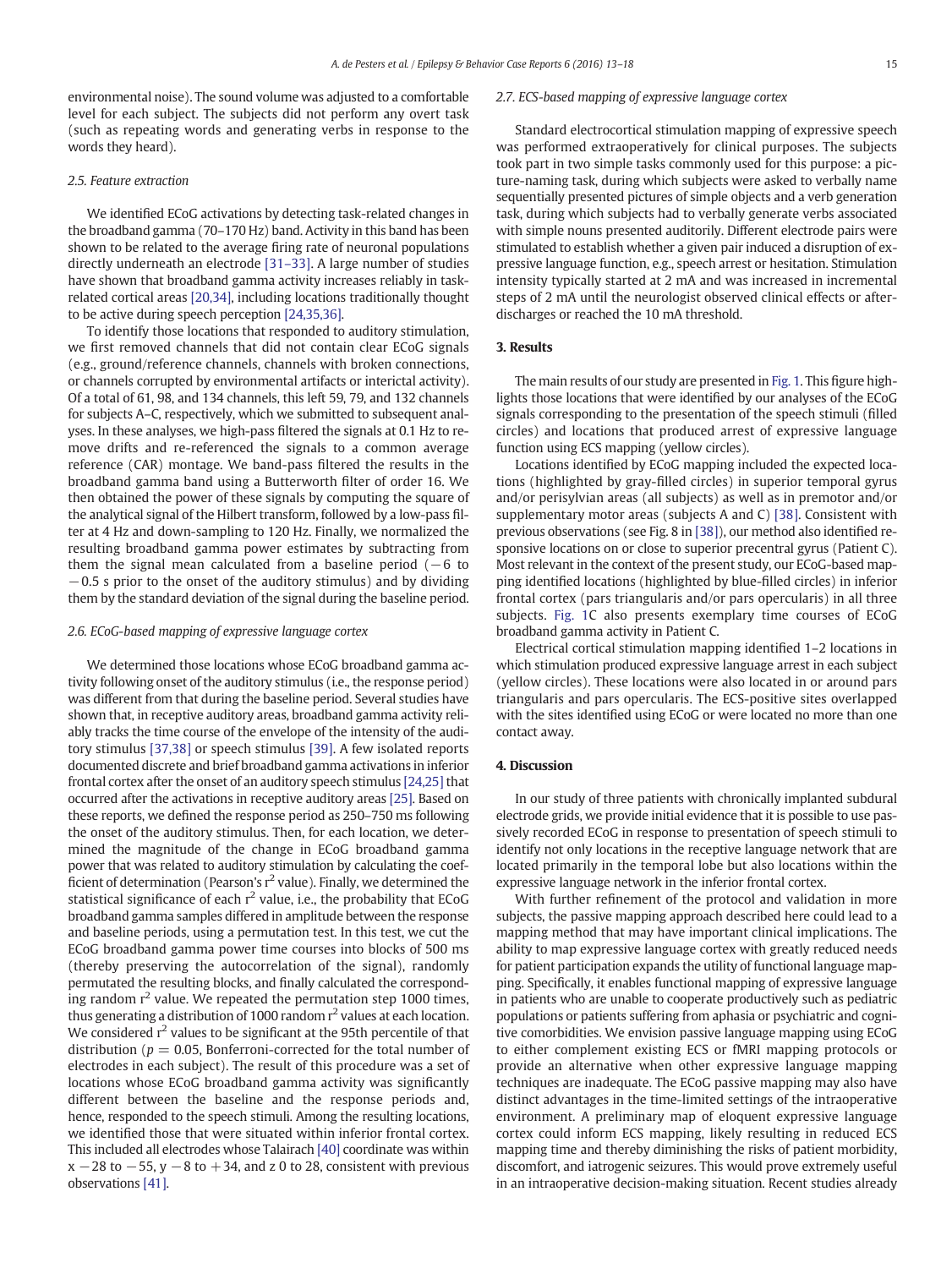<span id="page-3-0"></span>

Fig. 1. In this figure, panels A-C reflect results for the patients A-C, respectively. The electrode locations for each patient are overlaid in black, while white, blue, and yellow circles correspond to locations described in the legend above. Panel C also includes four graphs presenting ECoG activity over exemplary sites from −500 ms to 1500 ms after stimulus onset. Shaded areas reflect the standard error of the mean, the vertical dashed lines show stimulus onset, the horizontal dashed lines show baseline activity, and the horizontal dotted red lines show a 3 z-score threshold above which ECoG activity is significantly different from baseline. The exact timing at which ECoG activity passes this threshold is further denoted by an arrow under each time plot.

demonstrated the feasibility of intraoperative real-time mapping of motor [\[3,6\]](#page-4-0) and language [\[3,6,42\]](#page-4-0) mapping using acutely placed subdural grids.

#### 4.1. Variable congruency between ECS and ECoG

One important general question that remains to be answered is the reason for the variable congruency between ECS and passive ECoG in the context of language mapping. Using traditional ECoG-based mapping tasks (such as verb generation, picture naming, and passive listening), previously reported concordance rates between ECoG and ECS range from 38%–89% in sensitivity and from 48%–92% in specificity [\[4,](#page-4-0) [23,43,44\].](#page-4-0) This variability in concordance reported in the literature can be attributed to several factors. These include the different language tasks used with each modality [\[44,45\].](#page-5-0) Other potential explanations for the discrepancies between ECS and ECoG involve the statistical issues that necessarily result from the comparison of the singleelectrode ECoG method with the pair-wise ECS method [\[2,45\]](#page-4-0) and the fundamental difference between a lesion-based model approach versus a task-based physiologic approach [\[34,43\]](#page-4-0): while ECoG should identify all locations at which neuronal populations subserve the specific function, ECS will only identify the (potentially small) subset of those locations that completely disrupt function. Thus, ECoG can be expected to define a larger area for preservation and underestimate the margin for safe resection. In this context, it is worth noting that patients have been reported to have postoperative language deficits after resection of an  $ECoG(+) / ECS(−)$  node  $[4,23,43,44,46,47]$ . In a study of 77 patients, postoperative language deficits could be predicted by the number of ECoG(+) language nodes resected [\[48\].](#page-5-0) At present, most resections are based primarily on ECS results even though ECS has never been validated in randomized, clinical trials [\[2\]](#page-4-0). This reality implies that, with continued refinement and validation, the ECoG method may play an even larger role in presurgical functional mapping in the future. At the same time, without additional information, we currently do not suggest replacing exhaustive ECS mapping but rather argue that ECoG-based mapping provides useful and complementary information.

4.2. Additional evidence from other studies supports the mapping of expressive language function without requiring the patient to speak

Another critical question raised by the present study is to what extent the encouraging results presented here generalize to a larger number of patients. For two reasons, we are optimistic that the results in a larger number of patients will echo the initial results reported here. First, several groups have reported activation of the inferior frontal gyrus in response to presentation of passive speech stimuli [12–[15,17,49\].](#page-4-0) Mazoyer et al. first demonstrated activation of the left inferior frontal gyrus on positron emission tomography (PET) scans in 16 subjects while listening to lists of words and stories [\[12\].](#page-4-0) Several fMRI [13–[15,17,49\]](#page-4-0) and ECoG [\[24,25\]](#page-4-0) studies have replicated these results using similar tasks. Furthermore, it is well known that the bloodoxygen level-dependent (BOLD) signal changes detected using fMRI correlate very well with the broadband gamma increases in ECoG [50–[56\],](#page-5-0) which are the basis of ECoG-based functional mapping. Second, recent evidence indicates that ECoG-based mapping can identify locations in expressive language areas when sites in receptive language areas are stimulated using electrical stimulation (corticocortical evoked potentials (CCEPs)) [57–[60\].](#page-5-0) For example, Matsumoto et al. [\[57\]](#page-5-0) described the technique of delivering a single pulse electrical stimulation in the inferior frontal language area and recording a cortical evoked potential in the temporal–parietal area, establishing structural neuronal connectivity between the two functional regions. In a smaller subset of patients, they were able to elicit CCEPs in the inferior frontal and basal temporal regions with stimulation of the temporo–parietal language area. This bidirectional connectivity is likely mediated at least in part by the arcuate fasciculus, although the anatomical distribution of the arcuate fasciculus may be more complex than historically assumed [61–[64\].](#page-5-0) More generally, the language network connectivity model appears to be much more complex than initially believed, with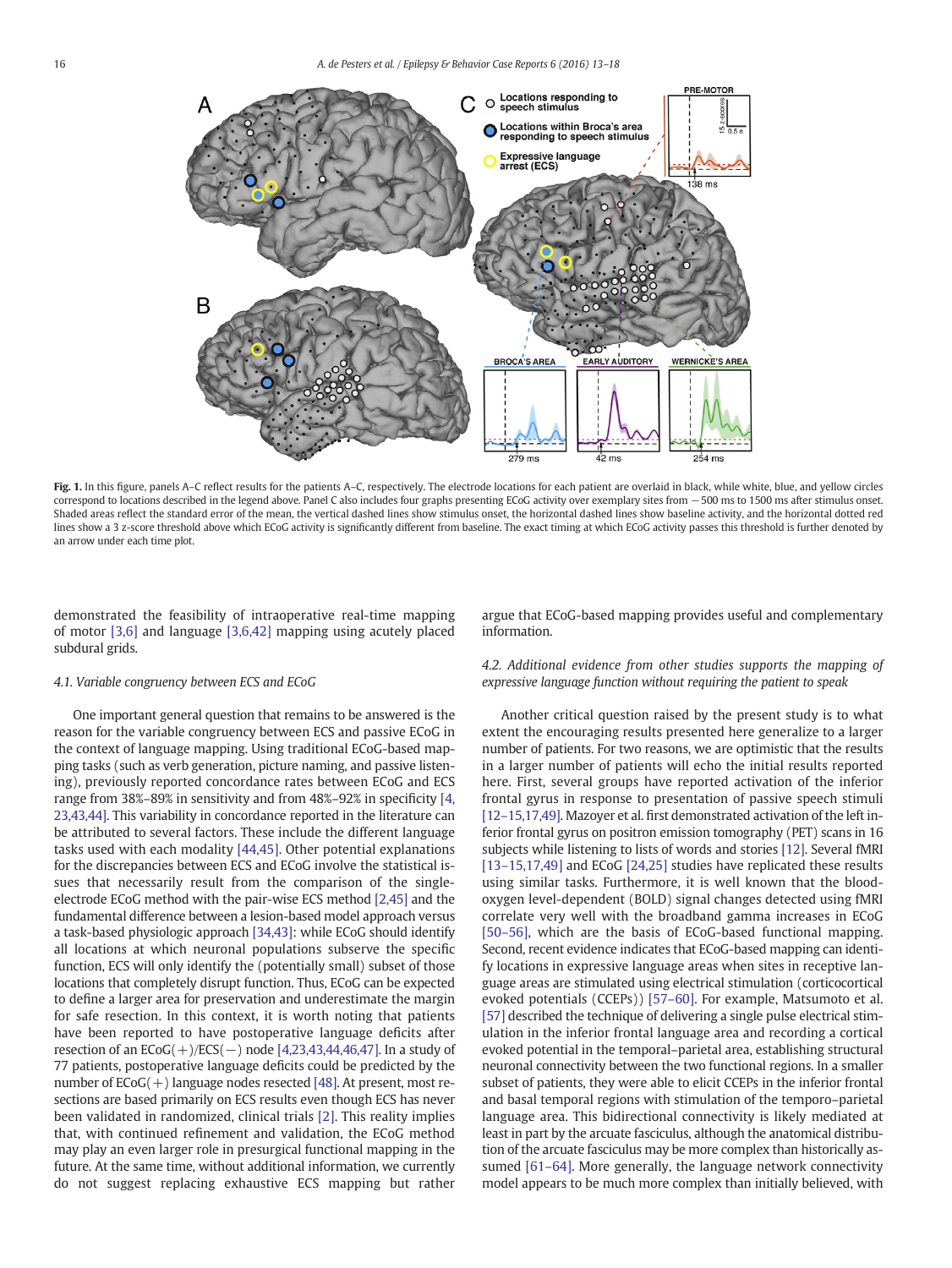<span id="page-4-0"></span>an interplay of numerous cortical regions and white matter tracts [\[62,65](#page-5-0)–67].

#### 4.3. Study limitations

While our initial results are encouraging, different circumstances could temper the significant positive implications of expressive language mapping using passive stimuli. When applied in intraoperative scenarios, different surgical realities (such as intermittent irrigation on the subdural grid, cable adjustment, variable clinical or cognitive status of the patient) may lead to lower signal-to-noise ratio and a resultant decrease in ability to detect task-related ECoG changes. The duration of mapping may be increased if the grid requires repositioning with reinitiation of tasks. Furthermore, it is possible that passive engagement of expressive language function may not elucidate the whole expressive language network. Finally, the current study is only reporting results for 3 subjects. Further investigation in a larger number of patients is required to assess the potential benefit of our findings to resective neurosurgical planning. Furthermore, while our method successfully identified expressive language sites in a patient diagnosed with a left frontal tumor in close proximity to Broca's area (subject A), it is not possible to predict how our method would generalize to patient populations with different types of distorting pathologies. It would also be valuable to determine if our method can identify eloquent expressive language cortex in patients with aphasia.

#### 5. Conclusions

In this paper, we report initial results of an approach to functional mapping of expressive language function that could greatly reduce the need for subject participation. With further refinement and validation, the approach described here may lead to a simple, easy-to-use protocol that would simultaneously identify receptive and expressive language areas for surgical planning. This protocol would be widely applicable in a significantly greater number of patients. Finally, because our approach does not require the patient to speak, it opens up the possibility for applying it to patients under general anesthesia. Thus, this approach has the potential to completely revolutionize functional language mapping in neurosurgery; the initial results presented here clearly encourage further investigation.

#### Acknowledgments

The authors thank Brendan Z. Allison for invaluable assistance in editing the manuscript. This work was supported by grants from the NIH (EB00856, EB006356, and EB018783), the US Army Research Office (W911NF-08-1-0216, W911NF-12-1-0109, W911NF-14-1-0440), and Fondazione Neurone.

### Disclosure

The authors report no conflict of interest concerning the materials or methods used in this study or the findings specified in this paper.

#### References

- [1] [Ojemann G, Ojemann J, Lettich E, Berger M. Cortical language localization in left,](http://refhub.elsevier.com/S2213-3232(16)30006-8/rf0005) [dominant hemisphere: an electrical stimulation mapping investigation in 117](http://refhub.elsevier.com/S2213-3232(16)30006-8/rf0005) [patients. J Neurosurg 1989;71\(3\):316](http://refhub.elsevier.com/S2213-3232(16)30006-8/rf0005)–26.
- [2] [Su DK, Ojemann JG. Electrocorticographic sensorimotor mapping. Clin Neurophysiol](http://refhub.elsevier.com/S2213-3232(16)30006-8/rf0010) [2013;124\(6\):1044](http://refhub.elsevier.com/S2213-3232(16)30006-8/rf0010)–8.
- [3] Roland J, Brunner P, Johnston J, Schalk G, Leuthardt EC, Passive real-time identifica[tion of speech and motor cortex during an awake craniotomy. Epilepsy Behav 2010;](http://refhub.elsevier.com/S2213-3232(16)30006-8/rf0015) 18(1–[2\):123](http://refhub.elsevier.com/S2213-3232(16)30006-8/rf0015)–8.
- [4] [Miller KJ, Abel TJ, Hebb AO, Ojemann JG. Rapid online language mapping with](http://refhub.elsevier.com/S2213-3232(16)30006-8/rf0020) [electrocorticography. J Neurosurg Pediatr 2011;7\(5\):482](http://refhub.elsevier.com/S2213-3232(16)30006-8/rf0020)–90.
- [5] [Korostenskaja M, Wilson A, Rose D, Brunner P, Schalk G, Leach J, et al. Real-time](http://refhub.elsevier.com/S2213-3232(16)30006-8/rf0025) [functional mapping \(RTFM\) in pediatric epilepsy: comparison with fMRI and ESM](http://refhub.elsevier.com/S2213-3232(16)30006-8/rf0025) fi[ndings. Clin EEG Neurosci 2014;45\(3\):205](http://refhub.elsevier.com/S2213-3232(16)30006-8/rf0025)–11.
- [6] [Kamada K, Ogawa H, Kapeller C, Prueckl R, Guger C, et al. Rapid and low-invasive](http://refhub.elsevier.com/S2213-3232(16)30006-8/rf0030) [functional brain mapping by realtime visualization of high gamma activity for](http://refhub.elsevier.com/S2213-3232(16)30006-8/rf0030) [awake craniotomy. Engineering in Medicine and Biology Society \(EMBC\), 2014](http://refhub.elsevier.com/S2213-3232(16)30006-8/rf0030) [36th annual international conference of the IEEE. IEEE; 2014.](http://refhub.elsevier.com/S2213-3232(16)30006-8/rf0030)
- [7] [Håberg A, Kvistad KA, Unsgård G, Haraldseth O. Preoperative blood oxygen level](http://refhub.elsevier.com/S2213-3232(16)30006-8/rf0035)[dependent functional magnetic resonance imaging in patients with primary brain](http://refhub.elsevier.com/S2213-3232(16)30006-8/rf0035) [tumors: clinical application and outcome. Neurosurgery 2004;54\(4\):902](http://refhub.elsevier.com/S2213-3232(16)30006-8/rf0035)–15.
- [8] [Mahvash M, Maslehaty H, Jansen O, Mehdorn HM, Petridis AK. Functional magnetic](http://refhub.elsevier.com/S2213-3232(16)30006-8/rf0040) [resonance imaging of motor and language for preoperative planning of neurosurgi](http://refhub.elsevier.com/S2213-3232(16)30006-8/rf0040)[cal procedures adjacent to functional areas. Clin Neurol Neurosurg 2014;123:72](http://refhub.elsevier.com/S2213-3232(16)30006-8/rf0040)–7.
- [9] [Vlieger E-J, Majoie CB, Leenstra S, Den Heeten GJ. Functional magnetic resonance im](http://refhub.elsevier.com/S2213-3232(16)30006-8/rf0045)[aging for neurosurgical planning in neurooncology. Eur Radiol 2004;14\(7\):1143](http://refhub.elsevier.com/S2213-3232(16)30006-8/rf0045)–53.
- [10] [Tie Y, Rigolo L, Norton IH, Huang RY, Wu W, Orringer D, et al. De](http://refhub.elsevier.com/S2213-3232(16)30006-8/rf0050)fining language net[works from resting-state fMRI for surgical planning](http://refhub.elsevier.com/S2213-3232(16)30006-8/rf0050)—a feasibility study. Hum Brain Mapp 2014:35(3):1018-30.
- [11] [Kamada K, Sawamura Y, Takeuchi F, Kuriki S, Kawai K, Morita A, et al. Expressive and](http://refhub.elsevier.com/S2213-3232(16)30006-8/rf0055) [receptive language areas determined by a non-invasive reliable method using func](http://refhub.elsevier.com/S2213-3232(16)30006-8/rf0055)[tional magnetic resonance imaging and magnetoencephalography. Neurosurgery](http://refhub.elsevier.com/S2213-3232(16)30006-8/rf0055) [2007;60\(2\):296](http://refhub.elsevier.com/S2213-3232(16)30006-8/rf0055)–305.
- [12] [Mazoyer BM, Tzourio N, Frak V, Syrota A, Murayama N, Levrier O, et al. The cortical](http://refhub.elsevier.com/S2213-3232(16)30006-8/rf0060) [representation of speech. J Cogn Neurosci 1993;5\(4\):467](http://refhub.elsevier.com/S2213-3232(16)30006-8/rf0060)–79.
- [13] [Nakai T, Matsuo K, Kato C, Matsuzawa M, Okada T, Glover GH, et al. A functional](http://refhub.elsevier.com/S2213-3232(16)30006-8/rf0065) [magnetic resonance imaging study of listening comprehension of languages in](http://refhub.elsevier.com/S2213-3232(16)30006-8/rf0065) [human at 3 tesla-comprehension level and activation of the language areas.](http://refhub.elsevier.com/S2213-3232(16)30006-8/rf0065) [Neurosci Lett 1999;263\(1\):33](http://refhub.elsevier.com/S2213-3232(16)30006-8/rf0065)–6.
- [14] [Abrams DA, Ryali S, Chen T, Balaban E, Levitin DJ, Menon V. Multivariate activation](http://refhub.elsevier.com/S2213-3232(16)30006-8/rf0070) [and connectivity patterns discriminate speech intelligibility in Wernicke's, Broca's,](http://refhub.elsevier.com/S2213-3232(16)30006-8/rf0070) [and Geschwind's areas. Cereb Cortex 2013;23\(7\):1703](http://refhub.elsevier.com/S2213-3232(16)30006-8/rf0070)–14.
- [15] [Binder JR, Frost JA, Hammeke TA, Cox RW, Rao SM, Prieto T. Human brain language](http://refhub.elsevier.com/S2213-3232(16)30006-8/rf0075) areas identifi[ed by functional magnetic resonance imaging. J Neurosci 1997;17\(1\):](http://refhub.elsevier.com/S2213-3232(16)30006-8/rf0075) [353](http://refhub.elsevier.com/S2213-3232(16)30006-8/rf0075)–62.
- [16] [Wilson SM, Saygin AP, Sereno MI, Iacoboni M. Listening to speech activates motor](http://refhub.elsevier.com/S2213-3232(16)30006-8/rf0080) [areas involved in speech production. Nat Neurosci 2004;7\(7\):701](http://refhub.elsevier.com/S2213-3232(16)30006-8/rf0080)–2.
- [17] [Suarez RO, Taimouri V, Boyer K, Vega C, Rotenberg A, Madsen JR, et al. Passive fMRI](http://refhub.elsevier.com/S2213-3232(16)30006-8/rf0085) [mapping of language function for pediatric epilepsy surgical planning: validation](http://refhub.elsevier.com/S2213-3232(16)30006-8/rf0085) [using Wada, ECS, and FMAER. Epilepsy Res 2014;108\(10\):1874](http://refhub.elsevier.com/S2213-3232(16)30006-8/rf0085)–88.
- [18] [Roux F-E, Boulanouar K, Lotterie J-A, Mejdoubi M, LeSage JP, Berry I. Language](http://refhub.elsevier.com/S2213-3232(16)30006-8/rf0090) [functional magnetic resonance imaging in preoperative assessment of language](http://refhub.elsevier.com/S2213-3232(16)30006-8/rf0090) [areas: correlation with direct cortical stimulation. Neurosurgery 2003;52\(6\):](http://refhub.elsevier.com/S2213-3232(16)30006-8/rf0090) [1335](http://refhub.elsevier.com/S2213-3232(16)30006-8/rf0090)–47.
- [19] [Giussani C, Roux F-E, Ojemann J, Sganzerla EP, Pirillo D, Papagno C. Is preoperative](http://refhub.elsevier.com/S2213-3232(16)30006-8/rf0095) [functional magnetic resonance imaging reliable for language areas mapping in](http://refhub.elsevier.com/S2213-3232(16)30006-8/rf0095) [brain tumor surgery? Review of language functional magnetic resonance imaging](http://refhub.elsevier.com/S2213-3232(16)30006-8/rf0095) [and direct cortical stimulation correlation studies. Neurosurgery 2010;66\(1\):](http://refhub.elsevier.com/S2213-3232(16)30006-8/rf0095) [113](http://refhub.elsevier.com/S2213-3232(16)30006-8/rf0095)–20.
- [20] [Miller KJ, Honey CJ, Hermes D, Rao RPN, den Nijs M, Ojemann JG. Broadband changes](http://refhub.elsevier.com/S2213-3232(16)30006-8/rf0100) [in the cortical surface potential track activation of functionally diverse neuronal](http://refhub.elsevier.com/S2213-3232(16)30006-8/rf0100) [populations. NeuroImage 2014;85\(Pt 2\):711](http://refhub.elsevier.com/S2213-3232(16)30006-8/rf0100)–20.
- [21] [Brunner P, Ritaccio AL, Lynch TM, Emrich JF, Wilson JA, Williams JC, et al. A](http://refhub.elsevier.com/S2213-3232(16)30006-8/rf0105) [practical procedure for real-time functional mapping of eloquent cortex using](http://refhub.elsevier.com/S2213-3232(16)30006-8/rf0105) [electrocorticographic signals in humans. Epilepsy Behav 2009;15\(3\).](http://refhub.elsevier.com/S2213-3232(16)30006-8/rf0105)
- [22] [Leuthardt EC, Miller K, Anderson NR, Schalk G, Dowling J, Miller J, et al.](http://refhub.elsevier.com/S2213-3232(16)30006-8/rf0110) [Electrocorticographic frequency alteration mapping: a clinical technique for map](http://refhub.elsevier.com/S2213-3232(16)30006-8/rf0110)[ping the motor cortex. Neurosurgery 2007;60\(4 Suppl. 2\):260](http://refhub.elsevier.com/S2213-3232(16)30006-8/rf0110)–70 [discussion 70-1].
- [23] [Korostenskaja M, Chen P-C, Salinas CM, Westerveld M, Brunner P, Schalk G, et al.](http://refhub.elsevier.com/S2213-3232(16)30006-8/rf0115) [Real-time functional mapping: potential tool for improving language outcome in](http://refhub.elsevier.com/S2213-3232(16)30006-8/rf0115) [pediatric epilepsy surgery. J Neurosurg Pediatr 2014;14\(3\):287](http://refhub.elsevier.com/S2213-3232(16)30006-8/rf0115)–95.
- [24] [Edwards E, Soltani M, Kim W, Dalal SS, Nagarajan SS, Berger MS, et al. Comparison of](http://refhub.elsevier.com/S2213-3232(16)30006-8/rf0120) time–[frequency responses and the event-related potential to auditory speech](http://refhub.elsevier.com/S2213-3232(16)30006-8/rf0120) [stimuli in human cortex. J Neurophysiol 2009;102\(1\):377](http://refhub.elsevier.com/S2213-3232(16)30006-8/rf0120)–86.
- [25] [Sinai A, Franaszczuk PJ, Crone NE. Electrocorticographic spectral responses during](http://refhub.elsevier.com/S2213-3232(16)30006-8/rf0125) [auditory vs. visual lexcial semantic processing. Epilepsia 2005;46:71](http://refhub.elsevier.com/S2213-3232(16)30006-8/rf0125)–2.
- [26] [Loring DW, Meador KJ, Lee GP, King DW. Amobarbital effects and lateralized brain](http://refhub.elsevier.com/S2213-3232(16)30006-8/rf0130) [function: the Wada test. Springer Science & Business Media; 2012.](http://refhub.elsevier.com/S2213-3232(16)30006-8/rf0130)
- [27] [Schalk G, McFarland DJ, Hinterberger T, Birbaumer N, Wolpaw JR. BCI2000: a](http://refhub.elsevier.com/S2213-3232(16)30006-8/rf0135) general-purpose brain–[computer interface \(BCI\) system. IEEE Trans Biomed Eng](http://refhub.elsevier.com/S2213-3232(16)30006-8/rf0135)  $2004;51(6):1034-43.$  $2004;51(6):1034-43.$
- [28] [Schalk G. Can electrocorticography \(ECoG\) support robust and powerful brain](http://refhub.elsevier.com/S2213-3232(16)30006-8/rf0140) [computer interfaces? Front Neuroeng 2010;3:9.](http://refhub.elsevier.com/S2213-3232(16)30006-8/rf0140)
- [29] [Kubanek J, Schalk G. NeuralAct: a tool to visualize electrocortical \(ECoG\) activity on a](http://refhub.elsevier.com/S2213-3232(16)30006-8/rf0145) [three-dimensional model of the cortex. Neuroinformatics 2015;13\(2\):167](http://refhub.elsevier.com/S2213-3232(16)30006-8/rf0145)–74.
- [30] [Goodglass H, Kaplan E. Boston diagnostic aphasia examination booklet. Lea &](http://refhub.elsevier.com/S2213-3232(16)30006-8/rf0150) [Febiger; 1983.](http://refhub.elsevier.com/S2213-3232(16)30006-8/rf0150)
- [31] [Manning M, Aggarwal A, Gao K, Tucker-Kellogg G. Scaling the walls of discovery:](http://refhub.elsevier.com/S2213-3232(16)30006-8/rf0155) [using semantic metadata for integrative problem solving. Brief Bioinform 2009;](http://refhub.elsevier.com/S2213-3232(16)30006-8/rf0155) [10\(2\):164](http://refhub.elsevier.com/S2213-3232(16)30006-8/rf0155)–76.
- [32] [Miller KJ, Sorensen LB, Ojemann JG, den Nijs M. Power](http://refhub.elsevier.com/S2213-3232(16)30006-8/rf0160)–law scaling in the brain [surface electric potential. PLoS Comput Biol 2009;5\(12\), e1000609.](http://refhub.elsevier.com/S2213-3232(16)30006-8/rf0160)
- [33] [Ray S, Maunsell JHR. Different origins of gamma rhythm and high-gamma activity in](http://refhub.elsevier.com/S2213-3232(16)30006-8/rf0165) [macaque visual cortex. PLoS Biol 2011;9\(4\), e1000610.](http://refhub.elsevier.com/S2213-3232(16)30006-8/rf0165)
- [34] [Brunner P, Ritaccio AL, Lynch TM, Emrich JF, Wilson JA, Williams JC, et al. A](http://refhub.elsevier.com/S2213-3232(16)30006-8/rf0170) [practical procedure for real-time functional mapping of eloquent cortex using](http://refhub.elsevier.com/S2213-3232(16)30006-8/rf0170) [electrocorticographic signals in humans. Epilepsy Behav 2009;15\(3\):278](http://refhub.elsevier.com/S2213-3232(16)30006-8/rf0170)–86.